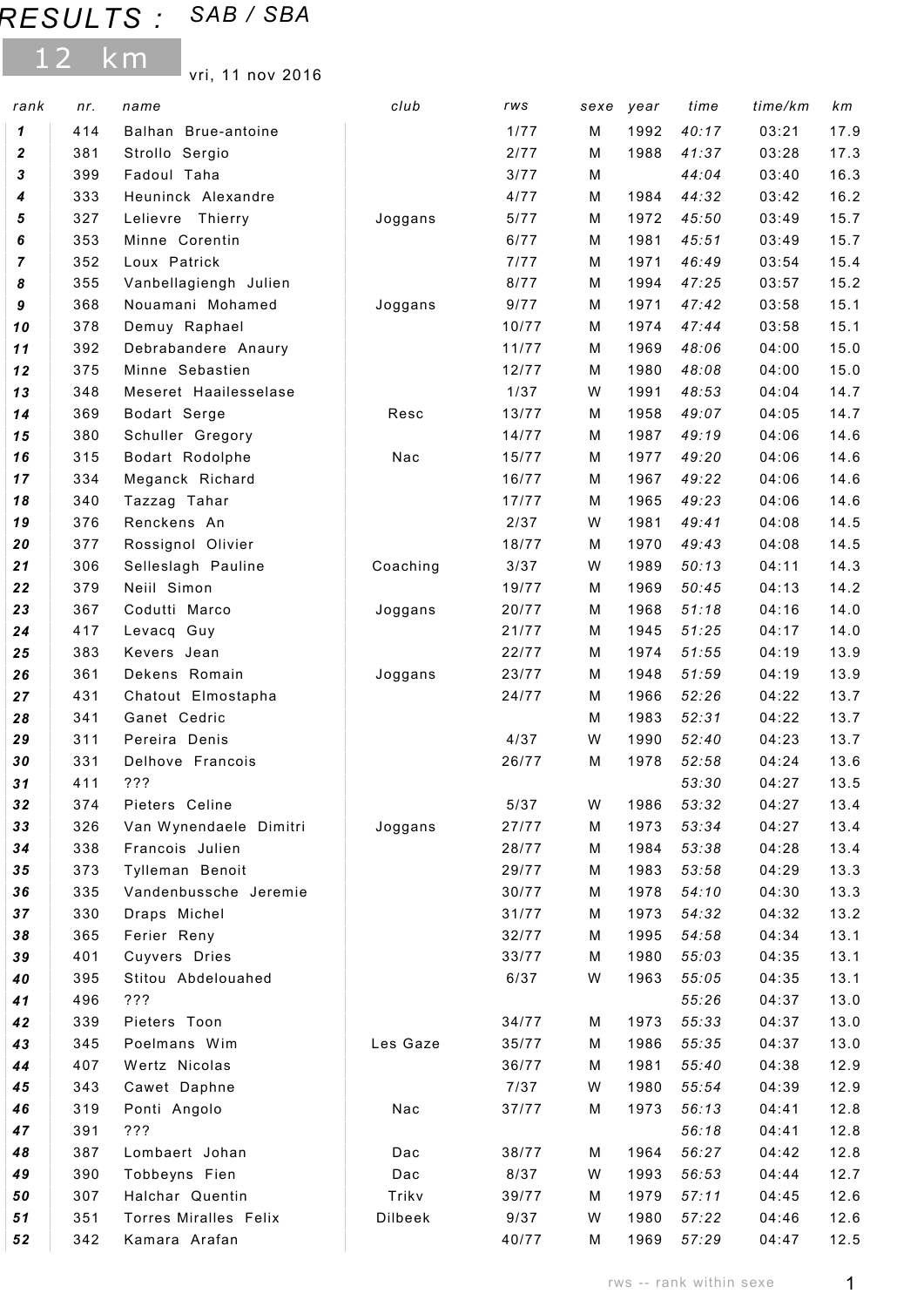## RESULTS : SAB / SBA

12 km

vri, 11 nov 2016

| 57:34<br>53<br>388<br>41/77<br>M<br>1981<br>04:47<br>12.5<br>Lecouturier Pierre<br>54<br>389<br>De Reusscher Stephanie<br>10/37<br>W<br>1980<br>57:35<br>04:47<br>12.5<br>57:39<br>12.5<br>403<br>Giordano Pino<br>42/77<br>1962<br>04:48<br>55<br>м<br>364<br>Linder Laurence<br>11/37<br>1978<br>57:47<br>04:48<br>12.5<br>56<br>W<br>12/37<br>1981<br>57:48<br>57<br>384<br>Valentin Johanna<br>04:49<br>12.5<br>W<br>310<br>Pitz Clarence<br>Run X Br<br>13/37<br>1977<br>57:51<br>04:49<br>12.4<br>58<br>W<br>349<br>14/37<br>1960<br>58:29<br>04:52<br>12.3<br>59<br>Van Wassenhoven Bieze<br>W<br>320<br>Jaroud Said<br>59:14<br>12.2<br>60<br>43/77<br>04:56<br>М<br>12.1<br>413<br>Wautelet Damien<br>Liege An<br>1980<br>59:28<br>04:57<br>61<br>44/77<br>М<br>317<br>Pierart Ludovic<br>Nac<br>45/77<br>1969<br>59:38<br>04:58<br>12.1<br>62<br>М<br>60:05<br>63<br>419<br>Benedetti Charlotte<br>15/37<br>1983<br>05:00<br>12.0<br>W<br>Polmiere Suraine<br>430<br>46/77<br>1989<br>60:22<br>05:01<br>11.9<br>64<br>М<br>336<br>Parmentier Korine<br>16/37<br>W<br>1969<br>60:25<br>05:02<br>11.9<br>65<br>Nac<br>60:39<br>05:03<br>66<br>398<br>47/77<br>1978<br>11.9<br>Stockmans Thiebayt<br>М<br>305<br>Michel Pascal<br>Run X Br<br>60:48<br>1963<br>05:04<br>11.8<br>67<br>48/77<br>М<br>372<br>49/77<br>1967<br>61:07<br>05:05<br>11.8<br>68<br>Dgnauw Frederick<br>М<br>61:09<br>69<br>429<br>Vreven Bart<br>50/77<br>1975<br>05:05<br>11.8<br>М<br>344<br>70<br>Rossignon Nicolas<br>51/77<br>1983<br>61:11<br>05:05<br>11.8<br>М<br>362<br>Aerts Catherine<br>17/37<br>1963<br>61:24<br>05:07<br>11.7<br>71<br>W<br>72<br>363<br>1956<br>61:26<br>05:07<br>11.7<br>Lecerf Jean Luc<br>52/77<br>Joggans<br>М<br>356<br>1981<br>Velez Leonardo<br>53/77<br>61:38<br>05:08<br>11.7<br>73<br>М<br>324<br>18/37<br>1946<br>61:39<br>05:08<br>11.7<br>74<br>Debroey Abel<br>W<br>302<br>54/77<br>1969<br>61:49<br>11.6<br>75<br>Vanderhulst Thierry<br>05:09<br>М<br>321<br>Mc Gahan Hugh<br>55/77<br>1956<br>61:51<br>05:09<br>11.6<br>76<br>М<br>359<br>Lauwers Bernard<br>Nac Nive<br>56/77<br>1960<br>61:57<br>05:09<br>11.6<br>77<br>М<br>360<br>Nac Nive<br>19/37<br>1987<br>61:59<br>05:09<br>11.6<br>78<br>Debelle Stephanie<br>W<br>Outara Ahmed<br>350<br>57/77<br>1983<br>62:06<br>05:10<br>11.6<br>79<br>м<br>62:13<br>329<br>De Munck Veronique<br>20/37<br>W<br>1961<br>05:11<br>11.6<br>80<br>81<br>337<br>58/77<br>1967<br>62:25<br>05:12<br>11.5<br>Depauw Mark<br>м<br>394<br>62:33<br>05:12<br>11.5<br>82<br>Hernaut Isabelle<br>21/37<br>W<br>1963<br>1952<br>366<br>59/77<br>63:19<br>05:16<br>83<br>Brule Jean-luc<br>M<br>11.4<br>84<br>370<br>60/77<br>63:27<br>05:17<br>Colasse Didier<br>1971<br>11.3<br>М<br>22/37<br>85<br>416<br>Delhove Marie<br>1983<br>63:37<br>05:18<br>11.3<br>W<br>301<br>Dewart Jean Christophe<br>1964<br>64:46<br>05:23<br>86<br>61/77<br>11.1<br>М<br>62/77<br>65:00<br>87<br>318<br>Laenens Francis<br>Axa Team<br>1951<br>05:25<br>11.1<br>М<br>300<br>Wautier Thiebault<br>63/77<br>1981<br>65:06<br>05:25<br>11.1<br>88<br>М<br>428<br>Creemers Mathias<br>64/77<br>1990<br>65:42<br>05:28<br>11.0<br>89<br>М<br>65/77<br>65:59<br>90<br>357<br>Rivero Dario<br>1970<br>05:29<br>10.9<br>м<br>91<br>418<br>Van Poppel Thierry<br>66/77<br>1973<br>67:10<br>05:35<br>10.7<br>м<br>312<br>Cardoso Maria<br>Resc<br>23/37<br>1964<br>67:14<br>05:36<br>10.7<br>92<br>W<br>93<br>Les Gaze<br>346<br>Spolspoel Koen<br>67/77<br>1988<br>68:02<br>05:40<br>10.6<br>м<br>325<br>68:31<br>94<br>Couck Murielle<br>24/37<br>1962<br>05:42<br>10.5<br>W<br>371<br>Houppe Jean-fancois<br>Nac<br>68/77<br>1973<br>68:40<br>05:43<br>10.5<br>95<br>М<br>96<br>409<br>Becco Aurelie<br>25/37<br>1999<br>68:48<br>05:44<br>10.5<br>W<br>97<br>415<br>Verhasselt Sarah<br>26/37<br>1987<br>68:54<br>05:44<br>10.4<br>W<br>408<br>69/77<br>1974<br>68:57<br>05:44<br>10.4<br>98<br>Verhaevert Bart<br>М<br>358<br>70/77<br>1959<br>69:41<br>10.3<br>99<br>Rys Jean-francois<br>05:48<br>М<br>404<br>27/37<br>1971<br>69:45<br>05:48<br>10.3<br>100<br>Lemaire Brigitte<br>W<br>Feyisa Gemechu<br>Les Gaze<br>71/77<br>1959<br>69:52<br>05:49<br>10.3<br>101<br>347<br>М<br>70:00<br>102<br>382<br>Pottier Marie-lise<br>28/37<br>1980<br>05:50<br>10.3<br>W<br>386<br>Duplat Francoise<br>29/37<br>1973<br>70:34<br>10.2<br>103<br>W<br>05:52<br>420<br>Hauveluk Kristel<br>30/37<br>1978<br>71:07<br>10.1<br>104<br>W<br>05:55 | rank | nr. | name | club | rws | sexe | year | time | time/km | km |
|--------------------------------------------------------------------------------------------------------------------------------------------------------------------------------------------------------------------------------------------------------------------------------------------------------------------------------------------------------------------------------------------------------------------------------------------------------------------------------------------------------------------------------------------------------------------------------------------------------------------------------------------------------------------------------------------------------------------------------------------------------------------------------------------------------------------------------------------------------------------------------------------------------------------------------------------------------------------------------------------------------------------------------------------------------------------------------------------------------------------------------------------------------------------------------------------------------------------------------------------------------------------------------------------------------------------------------------------------------------------------------------------------------------------------------------------------------------------------------------------------------------------------------------------------------------------------------------------------------------------------------------------------------------------------------------------------------------------------------------------------------------------------------------------------------------------------------------------------------------------------------------------------------------------------------------------------------------------------------------------------------------------------------------------------------------------------------------------------------------------------------------------------------------------------------------------------------------------------------------------------------------------------------------------------------------------------------------------------------------------------------------------------------------------------------------------------------------------------------------------------------------------------------------------------------------------------------------------------------------------------------------------------------------------------------------------------------------------------------------------------------------------------------------------------------------------------------------------------------------------------------------------------------------------------------------------------------------------------------------------------------------------------------------------------------------------------------------------------------------------------------------------------------------------------------------------------------------------------------------------------------------------------------------------------------------------------------------------------------------------------------------------------------------------------------------------------------------------------------------------------------------------------------------------------------------------------------------------------------------------------------------------------------------------------------------------------------------------------------------------------------------------------------------------------------------------------------------------------------------------------------------------------------------------------------------------------------------------------------------------------------------------------------------------------------------------------------------------------------------------------------------------------------------------------------------------------------------------------------------------------------------------------------------------------------------------------------------------------------------------------------------------------------------------------------------------------------------------------------------------|------|-----|------|------|-----|------|------|------|---------|----|
|                                                                                                                                                                                                                                                                                                                                                                                                                                                                                                                                                                                                                                                                                                                                                                                                                                                                                                                                                                                                                                                                                                                                                                                                                                                                                                                                                                                                                                                                                                                                                                                                                                                                                                                                                                                                                                                                                                                                                                                                                                                                                                                                                                                                                                                                                                                                                                                                                                                                                                                                                                                                                                                                                                                                                                                                                                                                                                                                                                                                                                                                                                                                                                                                                                                                                                                                                                                                                                                                                                                                                                                                                                                                                                                                                                                                                                                                                                                                                                                                                                                                                                                                                                                                                                                                                                                                                                                                                                                                                            |      |     |      |      |     |      |      |      |         |    |
|                                                                                                                                                                                                                                                                                                                                                                                                                                                                                                                                                                                                                                                                                                                                                                                                                                                                                                                                                                                                                                                                                                                                                                                                                                                                                                                                                                                                                                                                                                                                                                                                                                                                                                                                                                                                                                                                                                                                                                                                                                                                                                                                                                                                                                                                                                                                                                                                                                                                                                                                                                                                                                                                                                                                                                                                                                                                                                                                                                                                                                                                                                                                                                                                                                                                                                                                                                                                                                                                                                                                                                                                                                                                                                                                                                                                                                                                                                                                                                                                                                                                                                                                                                                                                                                                                                                                                                                                                                                                                            |      |     |      |      |     |      |      |      |         |    |
|                                                                                                                                                                                                                                                                                                                                                                                                                                                                                                                                                                                                                                                                                                                                                                                                                                                                                                                                                                                                                                                                                                                                                                                                                                                                                                                                                                                                                                                                                                                                                                                                                                                                                                                                                                                                                                                                                                                                                                                                                                                                                                                                                                                                                                                                                                                                                                                                                                                                                                                                                                                                                                                                                                                                                                                                                                                                                                                                                                                                                                                                                                                                                                                                                                                                                                                                                                                                                                                                                                                                                                                                                                                                                                                                                                                                                                                                                                                                                                                                                                                                                                                                                                                                                                                                                                                                                                                                                                                                                            |      |     |      |      |     |      |      |      |         |    |
|                                                                                                                                                                                                                                                                                                                                                                                                                                                                                                                                                                                                                                                                                                                                                                                                                                                                                                                                                                                                                                                                                                                                                                                                                                                                                                                                                                                                                                                                                                                                                                                                                                                                                                                                                                                                                                                                                                                                                                                                                                                                                                                                                                                                                                                                                                                                                                                                                                                                                                                                                                                                                                                                                                                                                                                                                                                                                                                                                                                                                                                                                                                                                                                                                                                                                                                                                                                                                                                                                                                                                                                                                                                                                                                                                                                                                                                                                                                                                                                                                                                                                                                                                                                                                                                                                                                                                                                                                                                                                            |      |     |      |      |     |      |      |      |         |    |
|                                                                                                                                                                                                                                                                                                                                                                                                                                                                                                                                                                                                                                                                                                                                                                                                                                                                                                                                                                                                                                                                                                                                                                                                                                                                                                                                                                                                                                                                                                                                                                                                                                                                                                                                                                                                                                                                                                                                                                                                                                                                                                                                                                                                                                                                                                                                                                                                                                                                                                                                                                                                                                                                                                                                                                                                                                                                                                                                                                                                                                                                                                                                                                                                                                                                                                                                                                                                                                                                                                                                                                                                                                                                                                                                                                                                                                                                                                                                                                                                                                                                                                                                                                                                                                                                                                                                                                                                                                                                                            |      |     |      |      |     |      |      |      |         |    |
|                                                                                                                                                                                                                                                                                                                                                                                                                                                                                                                                                                                                                                                                                                                                                                                                                                                                                                                                                                                                                                                                                                                                                                                                                                                                                                                                                                                                                                                                                                                                                                                                                                                                                                                                                                                                                                                                                                                                                                                                                                                                                                                                                                                                                                                                                                                                                                                                                                                                                                                                                                                                                                                                                                                                                                                                                                                                                                                                                                                                                                                                                                                                                                                                                                                                                                                                                                                                                                                                                                                                                                                                                                                                                                                                                                                                                                                                                                                                                                                                                                                                                                                                                                                                                                                                                                                                                                                                                                                                                            |      |     |      |      |     |      |      |      |         |    |
|                                                                                                                                                                                                                                                                                                                                                                                                                                                                                                                                                                                                                                                                                                                                                                                                                                                                                                                                                                                                                                                                                                                                                                                                                                                                                                                                                                                                                                                                                                                                                                                                                                                                                                                                                                                                                                                                                                                                                                                                                                                                                                                                                                                                                                                                                                                                                                                                                                                                                                                                                                                                                                                                                                                                                                                                                                                                                                                                                                                                                                                                                                                                                                                                                                                                                                                                                                                                                                                                                                                                                                                                                                                                                                                                                                                                                                                                                                                                                                                                                                                                                                                                                                                                                                                                                                                                                                                                                                                                                            |      |     |      |      |     |      |      |      |         |    |
|                                                                                                                                                                                                                                                                                                                                                                                                                                                                                                                                                                                                                                                                                                                                                                                                                                                                                                                                                                                                                                                                                                                                                                                                                                                                                                                                                                                                                                                                                                                                                                                                                                                                                                                                                                                                                                                                                                                                                                                                                                                                                                                                                                                                                                                                                                                                                                                                                                                                                                                                                                                                                                                                                                                                                                                                                                                                                                                                                                                                                                                                                                                                                                                                                                                                                                                                                                                                                                                                                                                                                                                                                                                                                                                                                                                                                                                                                                                                                                                                                                                                                                                                                                                                                                                                                                                                                                                                                                                                                            |      |     |      |      |     |      |      |      |         |    |
|                                                                                                                                                                                                                                                                                                                                                                                                                                                                                                                                                                                                                                                                                                                                                                                                                                                                                                                                                                                                                                                                                                                                                                                                                                                                                                                                                                                                                                                                                                                                                                                                                                                                                                                                                                                                                                                                                                                                                                                                                                                                                                                                                                                                                                                                                                                                                                                                                                                                                                                                                                                                                                                                                                                                                                                                                                                                                                                                                                                                                                                                                                                                                                                                                                                                                                                                                                                                                                                                                                                                                                                                                                                                                                                                                                                                                                                                                                                                                                                                                                                                                                                                                                                                                                                                                                                                                                                                                                                                                            |      |     |      |      |     |      |      |      |         |    |
|                                                                                                                                                                                                                                                                                                                                                                                                                                                                                                                                                                                                                                                                                                                                                                                                                                                                                                                                                                                                                                                                                                                                                                                                                                                                                                                                                                                                                                                                                                                                                                                                                                                                                                                                                                                                                                                                                                                                                                                                                                                                                                                                                                                                                                                                                                                                                                                                                                                                                                                                                                                                                                                                                                                                                                                                                                                                                                                                                                                                                                                                                                                                                                                                                                                                                                                                                                                                                                                                                                                                                                                                                                                                                                                                                                                                                                                                                                                                                                                                                                                                                                                                                                                                                                                                                                                                                                                                                                                                                            |      |     |      |      |     |      |      |      |         |    |
|                                                                                                                                                                                                                                                                                                                                                                                                                                                                                                                                                                                                                                                                                                                                                                                                                                                                                                                                                                                                                                                                                                                                                                                                                                                                                                                                                                                                                                                                                                                                                                                                                                                                                                                                                                                                                                                                                                                                                                                                                                                                                                                                                                                                                                                                                                                                                                                                                                                                                                                                                                                                                                                                                                                                                                                                                                                                                                                                                                                                                                                                                                                                                                                                                                                                                                                                                                                                                                                                                                                                                                                                                                                                                                                                                                                                                                                                                                                                                                                                                                                                                                                                                                                                                                                                                                                                                                                                                                                                                            |      |     |      |      |     |      |      |      |         |    |
|                                                                                                                                                                                                                                                                                                                                                                                                                                                                                                                                                                                                                                                                                                                                                                                                                                                                                                                                                                                                                                                                                                                                                                                                                                                                                                                                                                                                                                                                                                                                                                                                                                                                                                                                                                                                                                                                                                                                                                                                                                                                                                                                                                                                                                                                                                                                                                                                                                                                                                                                                                                                                                                                                                                                                                                                                                                                                                                                                                                                                                                                                                                                                                                                                                                                                                                                                                                                                                                                                                                                                                                                                                                                                                                                                                                                                                                                                                                                                                                                                                                                                                                                                                                                                                                                                                                                                                                                                                                                                            |      |     |      |      |     |      |      |      |         |    |
|                                                                                                                                                                                                                                                                                                                                                                                                                                                                                                                                                                                                                                                                                                                                                                                                                                                                                                                                                                                                                                                                                                                                                                                                                                                                                                                                                                                                                                                                                                                                                                                                                                                                                                                                                                                                                                                                                                                                                                                                                                                                                                                                                                                                                                                                                                                                                                                                                                                                                                                                                                                                                                                                                                                                                                                                                                                                                                                                                                                                                                                                                                                                                                                                                                                                                                                                                                                                                                                                                                                                                                                                                                                                                                                                                                                                                                                                                                                                                                                                                                                                                                                                                                                                                                                                                                                                                                                                                                                                                            |      |     |      |      |     |      |      |      |         |    |
|                                                                                                                                                                                                                                                                                                                                                                                                                                                                                                                                                                                                                                                                                                                                                                                                                                                                                                                                                                                                                                                                                                                                                                                                                                                                                                                                                                                                                                                                                                                                                                                                                                                                                                                                                                                                                                                                                                                                                                                                                                                                                                                                                                                                                                                                                                                                                                                                                                                                                                                                                                                                                                                                                                                                                                                                                                                                                                                                                                                                                                                                                                                                                                                                                                                                                                                                                                                                                                                                                                                                                                                                                                                                                                                                                                                                                                                                                                                                                                                                                                                                                                                                                                                                                                                                                                                                                                                                                                                                                            |      |     |      |      |     |      |      |      |         |    |
|                                                                                                                                                                                                                                                                                                                                                                                                                                                                                                                                                                                                                                                                                                                                                                                                                                                                                                                                                                                                                                                                                                                                                                                                                                                                                                                                                                                                                                                                                                                                                                                                                                                                                                                                                                                                                                                                                                                                                                                                                                                                                                                                                                                                                                                                                                                                                                                                                                                                                                                                                                                                                                                                                                                                                                                                                                                                                                                                                                                                                                                                                                                                                                                                                                                                                                                                                                                                                                                                                                                                                                                                                                                                                                                                                                                                                                                                                                                                                                                                                                                                                                                                                                                                                                                                                                                                                                                                                                                                                            |      |     |      |      |     |      |      |      |         |    |
|                                                                                                                                                                                                                                                                                                                                                                                                                                                                                                                                                                                                                                                                                                                                                                                                                                                                                                                                                                                                                                                                                                                                                                                                                                                                                                                                                                                                                                                                                                                                                                                                                                                                                                                                                                                                                                                                                                                                                                                                                                                                                                                                                                                                                                                                                                                                                                                                                                                                                                                                                                                                                                                                                                                                                                                                                                                                                                                                                                                                                                                                                                                                                                                                                                                                                                                                                                                                                                                                                                                                                                                                                                                                                                                                                                                                                                                                                                                                                                                                                                                                                                                                                                                                                                                                                                                                                                                                                                                                                            |      |     |      |      |     |      |      |      |         |    |
|                                                                                                                                                                                                                                                                                                                                                                                                                                                                                                                                                                                                                                                                                                                                                                                                                                                                                                                                                                                                                                                                                                                                                                                                                                                                                                                                                                                                                                                                                                                                                                                                                                                                                                                                                                                                                                                                                                                                                                                                                                                                                                                                                                                                                                                                                                                                                                                                                                                                                                                                                                                                                                                                                                                                                                                                                                                                                                                                                                                                                                                                                                                                                                                                                                                                                                                                                                                                                                                                                                                                                                                                                                                                                                                                                                                                                                                                                                                                                                                                                                                                                                                                                                                                                                                                                                                                                                                                                                                                                            |      |     |      |      |     |      |      |      |         |    |
|                                                                                                                                                                                                                                                                                                                                                                                                                                                                                                                                                                                                                                                                                                                                                                                                                                                                                                                                                                                                                                                                                                                                                                                                                                                                                                                                                                                                                                                                                                                                                                                                                                                                                                                                                                                                                                                                                                                                                                                                                                                                                                                                                                                                                                                                                                                                                                                                                                                                                                                                                                                                                                                                                                                                                                                                                                                                                                                                                                                                                                                                                                                                                                                                                                                                                                                                                                                                                                                                                                                                                                                                                                                                                                                                                                                                                                                                                                                                                                                                                                                                                                                                                                                                                                                                                                                                                                                                                                                                                            |      |     |      |      |     |      |      |      |         |    |
|                                                                                                                                                                                                                                                                                                                                                                                                                                                                                                                                                                                                                                                                                                                                                                                                                                                                                                                                                                                                                                                                                                                                                                                                                                                                                                                                                                                                                                                                                                                                                                                                                                                                                                                                                                                                                                                                                                                                                                                                                                                                                                                                                                                                                                                                                                                                                                                                                                                                                                                                                                                                                                                                                                                                                                                                                                                                                                                                                                                                                                                                                                                                                                                                                                                                                                                                                                                                                                                                                                                                                                                                                                                                                                                                                                                                                                                                                                                                                                                                                                                                                                                                                                                                                                                                                                                                                                                                                                                                                            |      |     |      |      |     |      |      |      |         |    |
|                                                                                                                                                                                                                                                                                                                                                                                                                                                                                                                                                                                                                                                                                                                                                                                                                                                                                                                                                                                                                                                                                                                                                                                                                                                                                                                                                                                                                                                                                                                                                                                                                                                                                                                                                                                                                                                                                                                                                                                                                                                                                                                                                                                                                                                                                                                                                                                                                                                                                                                                                                                                                                                                                                                                                                                                                                                                                                                                                                                                                                                                                                                                                                                                                                                                                                                                                                                                                                                                                                                                                                                                                                                                                                                                                                                                                                                                                                                                                                                                                                                                                                                                                                                                                                                                                                                                                                                                                                                                                            |      |     |      |      |     |      |      |      |         |    |
|                                                                                                                                                                                                                                                                                                                                                                                                                                                                                                                                                                                                                                                                                                                                                                                                                                                                                                                                                                                                                                                                                                                                                                                                                                                                                                                                                                                                                                                                                                                                                                                                                                                                                                                                                                                                                                                                                                                                                                                                                                                                                                                                                                                                                                                                                                                                                                                                                                                                                                                                                                                                                                                                                                                                                                                                                                                                                                                                                                                                                                                                                                                                                                                                                                                                                                                                                                                                                                                                                                                                                                                                                                                                                                                                                                                                                                                                                                                                                                                                                                                                                                                                                                                                                                                                                                                                                                                                                                                                                            |      |     |      |      |     |      |      |      |         |    |
|                                                                                                                                                                                                                                                                                                                                                                                                                                                                                                                                                                                                                                                                                                                                                                                                                                                                                                                                                                                                                                                                                                                                                                                                                                                                                                                                                                                                                                                                                                                                                                                                                                                                                                                                                                                                                                                                                                                                                                                                                                                                                                                                                                                                                                                                                                                                                                                                                                                                                                                                                                                                                                                                                                                                                                                                                                                                                                                                                                                                                                                                                                                                                                                                                                                                                                                                                                                                                                                                                                                                                                                                                                                                                                                                                                                                                                                                                                                                                                                                                                                                                                                                                                                                                                                                                                                                                                                                                                                                                            |      |     |      |      |     |      |      |      |         |    |
|                                                                                                                                                                                                                                                                                                                                                                                                                                                                                                                                                                                                                                                                                                                                                                                                                                                                                                                                                                                                                                                                                                                                                                                                                                                                                                                                                                                                                                                                                                                                                                                                                                                                                                                                                                                                                                                                                                                                                                                                                                                                                                                                                                                                                                                                                                                                                                                                                                                                                                                                                                                                                                                                                                                                                                                                                                                                                                                                                                                                                                                                                                                                                                                                                                                                                                                                                                                                                                                                                                                                                                                                                                                                                                                                                                                                                                                                                                                                                                                                                                                                                                                                                                                                                                                                                                                                                                                                                                                                                            |      |     |      |      |     |      |      |      |         |    |
|                                                                                                                                                                                                                                                                                                                                                                                                                                                                                                                                                                                                                                                                                                                                                                                                                                                                                                                                                                                                                                                                                                                                                                                                                                                                                                                                                                                                                                                                                                                                                                                                                                                                                                                                                                                                                                                                                                                                                                                                                                                                                                                                                                                                                                                                                                                                                                                                                                                                                                                                                                                                                                                                                                                                                                                                                                                                                                                                                                                                                                                                                                                                                                                                                                                                                                                                                                                                                                                                                                                                                                                                                                                                                                                                                                                                                                                                                                                                                                                                                                                                                                                                                                                                                                                                                                                                                                                                                                                                                            |      |     |      |      |     |      |      |      |         |    |
|                                                                                                                                                                                                                                                                                                                                                                                                                                                                                                                                                                                                                                                                                                                                                                                                                                                                                                                                                                                                                                                                                                                                                                                                                                                                                                                                                                                                                                                                                                                                                                                                                                                                                                                                                                                                                                                                                                                                                                                                                                                                                                                                                                                                                                                                                                                                                                                                                                                                                                                                                                                                                                                                                                                                                                                                                                                                                                                                                                                                                                                                                                                                                                                                                                                                                                                                                                                                                                                                                                                                                                                                                                                                                                                                                                                                                                                                                                                                                                                                                                                                                                                                                                                                                                                                                                                                                                                                                                                                                            |      |     |      |      |     |      |      |      |         |    |
|                                                                                                                                                                                                                                                                                                                                                                                                                                                                                                                                                                                                                                                                                                                                                                                                                                                                                                                                                                                                                                                                                                                                                                                                                                                                                                                                                                                                                                                                                                                                                                                                                                                                                                                                                                                                                                                                                                                                                                                                                                                                                                                                                                                                                                                                                                                                                                                                                                                                                                                                                                                                                                                                                                                                                                                                                                                                                                                                                                                                                                                                                                                                                                                                                                                                                                                                                                                                                                                                                                                                                                                                                                                                                                                                                                                                                                                                                                                                                                                                                                                                                                                                                                                                                                                                                                                                                                                                                                                                                            |      |     |      |      |     |      |      |      |         |    |
|                                                                                                                                                                                                                                                                                                                                                                                                                                                                                                                                                                                                                                                                                                                                                                                                                                                                                                                                                                                                                                                                                                                                                                                                                                                                                                                                                                                                                                                                                                                                                                                                                                                                                                                                                                                                                                                                                                                                                                                                                                                                                                                                                                                                                                                                                                                                                                                                                                                                                                                                                                                                                                                                                                                                                                                                                                                                                                                                                                                                                                                                                                                                                                                                                                                                                                                                                                                                                                                                                                                                                                                                                                                                                                                                                                                                                                                                                                                                                                                                                                                                                                                                                                                                                                                                                                                                                                                                                                                                                            |      |     |      |      |     |      |      |      |         |    |
|                                                                                                                                                                                                                                                                                                                                                                                                                                                                                                                                                                                                                                                                                                                                                                                                                                                                                                                                                                                                                                                                                                                                                                                                                                                                                                                                                                                                                                                                                                                                                                                                                                                                                                                                                                                                                                                                                                                                                                                                                                                                                                                                                                                                                                                                                                                                                                                                                                                                                                                                                                                                                                                                                                                                                                                                                                                                                                                                                                                                                                                                                                                                                                                                                                                                                                                                                                                                                                                                                                                                                                                                                                                                                                                                                                                                                                                                                                                                                                                                                                                                                                                                                                                                                                                                                                                                                                                                                                                                                            |      |     |      |      |     |      |      |      |         |    |
|                                                                                                                                                                                                                                                                                                                                                                                                                                                                                                                                                                                                                                                                                                                                                                                                                                                                                                                                                                                                                                                                                                                                                                                                                                                                                                                                                                                                                                                                                                                                                                                                                                                                                                                                                                                                                                                                                                                                                                                                                                                                                                                                                                                                                                                                                                                                                                                                                                                                                                                                                                                                                                                                                                                                                                                                                                                                                                                                                                                                                                                                                                                                                                                                                                                                                                                                                                                                                                                                                                                                                                                                                                                                                                                                                                                                                                                                                                                                                                                                                                                                                                                                                                                                                                                                                                                                                                                                                                                                                            |      |     |      |      |     |      |      |      |         |    |
|                                                                                                                                                                                                                                                                                                                                                                                                                                                                                                                                                                                                                                                                                                                                                                                                                                                                                                                                                                                                                                                                                                                                                                                                                                                                                                                                                                                                                                                                                                                                                                                                                                                                                                                                                                                                                                                                                                                                                                                                                                                                                                                                                                                                                                                                                                                                                                                                                                                                                                                                                                                                                                                                                                                                                                                                                                                                                                                                                                                                                                                                                                                                                                                                                                                                                                                                                                                                                                                                                                                                                                                                                                                                                                                                                                                                                                                                                                                                                                                                                                                                                                                                                                                                                                                                                                                                                                                                                                                                                            |      |     |      |      |     |      |      |      |         |    |
|                                                                                                                                                                                                                                                                                                                                                                                                                                                                                                                                                                                                                                                                                                                                                                                                                                                                                                                                                                                                                                                                                                                                                                                                                                                                                                                                                                                                                                                                                                                                                                                                                                                                                                                                                                                                                                                                                                                                                                                                                                                                                                                                                                                                                                                                                                                                                                                                                                                                                                                                                                                                                                                                                                                                                                                                                                                                                                                                                                                                                                                                                                                                                                                                                                                                                                                                                                                                                                                                                                                                                                                                                                                                                                                                                                                                                                                                                                                                                                                                                                                                                                                                                                                                                                                                                                                                                                                                                                                                                            |      |     |      |      |     |      |      |      |         |    |
|                                                                                                                                                                                                                                                                                                                                                                                                                                                                                                                                                                                                                                                                                                                                                                                                                                                                                                                                                                                                                                                                                                                                                                                                                                                                                                                                                                                                                                                                                                                                                                                                                                                                                                                                                                                                                                                                                                                                                                                                                                                                                                                                                                                                                                                                                                                                                                                                                                                                                                                                                                                                                                                                                                                                                                                                                                                                                                                                                                                                                                                                                                                                                                                                                                                                                                                                                                                                                                                                                                                                                                                                                                                                                                                                                                                                                                                                                                                                                                                                                                                                                                                                                                                                                                                                                                                                                                                                                                                                                            |      |     |      |      |     |      |      |      |         |    |
|                                                                                                                                                                                                                                                                                                                                                                                                                                                                                                                                                                                                                                                                                                                                                                                                                                                                                                                                                                                                                                                                                                                                                                                                                                                                                                                                                                                                                                                                                                                                                                                                                                                                                                                                                                                                                                                                                                                                                                                                                                                                                                                                                                                                                                                                                                                                                                                                                                                                                                                                                                                                                                                                                                                                                                                                                                                                                                                                                                                                                                                                                                                                                                                                                                                                                                                                                                                                                                                                                                                                                                                                                                                                                                                                                                                                                                                                                                                                                                                                                                                                                                                                                                                                                                                                                                                                                                                                                                                                                            |      |     |      |      |     |      |      |      |         |    |
|                                                                                                                                                                                                                                                                                                                                                                                                                                                                                                                                                                                                                                                                                                                                                                                                                                                                                                                                                                                                                                                                                                                                                                                                                                                                                                                                                                                                                                                                                                                                                                                                                                                                                                                                                                                                                                                                                                                                                                                                                                                                                                                                                                                                                                                                                                                                                                                                                                                                                                                                                                                                                                                                                                                                                                                                                                                                                                                                                                                                                                                                                                                                                                                                                                                                                                                                                                                                                                                                                                                                                                                                                                                                                                                                                                                                                                                                                                                                                                                                                                                                                                                                                                                                                                                                                                                                                                                                                                                                                            |      |     |      |      |     |      |      |      |         |    |
|                                                                                                                                                                                                                                                                                                                                                                                                                                                                                                                                                                                                                                                                                                                                                                                                                                                                                                                                                                                                                                                                                                                                                                                                                                                                                                                                                                                                                                                                                                                                                                                                                                                                                                                                                                                                                                                                                                                                                                                                                                                                                                                                                                                                                                                                                                                                                                                                                                                                                                                                                                                                                                                                                                                                                                                                                                                                                                                                                                                                                                                                                                                                                                                                                                                                                                                                                                                                                                                                                                                                                                                                                                                                                                                                                                                                                                                                                                                                                                                                                                                                                                                                                                                                                                                                                                                                                                                                                                                                                            |      |     |      |      |     |      |      |      |         |    |
|                                                                                                                                                                                                                                                                                                                                                                                                                                                                                                                                                                                                                                                                                                                                                                                                                                                                                                                                                                                                                                                                                                                                                                                                                                                                                                                                                                                                                                                                                                                                                                                                                                                                                                                                                                                                                                                                                                                                                                                                                                                                                                                                                                                                                                                                                                                                                                                                                                                                                                                                                                                                                                                                                                                                                                                                                                                                                                                                                                                                                                                                                                                                                                                                                                                                                                                                                                                                                                                                                                                                                                                                                                                                                                                                                                                                                                                                                                                                                                                                                                                                                                                                                                                                                                                                                                                                                                                                                                                                                            |      |     |      |      |     |      |      |      |         |    |
|                                                                                                                                                                                                                                                                                                                                                                                                                                                                                                                                                                                                                                                                                                                                                                                                                                                                                                                                                                                                                                                                                                                                                                                                                                                                                                                                                                                                                                                                                                                                                                                                                                                                                                                                                                                                                                                                                                                                                                                                                                                                                                                                                                                                                                                                                                                                                                                                                                                                                                                                                                                                                                                                                                                                                                                                                                                                                                                                                                                                                                                                                                                                                                                                                                                                                                                                                                                                                                                                                                                                                                                                                                                                                                                                                                                                                                                                                                                                                                                                                                                                                                                                                                                                                                                                                                                                                                                                                                                                                            |      |     |      |      |     |      |      |      |         |    |
|                                                                                                                                                                                                                                                                                                                                                                                                                                                                                                                                                                                                                                                                                                                                                                                                                                                                                                                                                                                                                                                                                                                                                                                                                                                                                                                                                                                                                                                                                                                                                                                                                                                                                                                                                                                                                                                                                                                                                                                                                                                                                                                                                                                                                                                                                                                                                                                                                                                                                                                                                                                                                                                                                                                                                                                                                                                                                                                                                                                                                                                                                                                                                                                                                                                                                                                                                                                                                                                                                                                                                                                                                                                                                                                                                                                                                                                                                                                                                                                                                                                                                                                                                                                                                                                                                                                                                                                                                                                                                            |      |     |      |      |     |      |      |      |         |    |
|                                                                                                                                                                                                                                                                                                                                                                                                                                                                                                                                                                                                                                                                                                                                                                                                                                                                                                                                                                                                                                                                                                                                                                                                                                                                                                                                                                                                                                                                                                                                                                                                                                                                                                                                                                                                                                                                                                                                                                                                                                                                                                                                                                                                                                                                                                                                                                                                                                                                                                                                                                                                                                                                                                                                                                                                                                                                                                                                                                                                                                                                                                                                                                                                                                                                                                                                                                                                                                                                                                                                                                                                                                                                                                                                                                                                                                                                                                                                                                                                                                                                                                                                                                                                                                                                                                                                                                                                                                                                                            |      |     |      |      |     |      |      |      |         |    |
|                                                                                                                                                                                                                                                                                                                                                                                                                                                                                                                                                                                                                                                                                                                                                                                                                                                                                                                                                                                                                                                                                                                                                                                                                                                                                                                                                                                                                                                                                                                                                                                                                                                                                                                                                                                                                                                                                                                                                                                                                                                                                                                                                                                                                                                                                                                                                                                                                                                                                                                                                                                                                                                                                                                                                                                                                                                                                                                                                                                                                                                                                                                                                                                                                                                                                                                                                                                                                                                                                                                                                                                                                                                                                                                                                                                                                                                                                                                                                                                                                                                                                                                                                                                                                                                                                                                                                                                                                                                                                            |      |     |      |      |     |      |      |      |         |    |
|                                                                                                                                                                                                                                                                                                                                                                                                                                                                                                                                                                                                                                                                                                                                                                                                                                                                                                                                                                                                                                                                                                                                                                                                                                                                                                                                                                                                                                                                                                                                                                                                                                                                                                                                                                                                                                                                                                                                                                                                                                                                                                                                                                                                                                                                                                                                                                                                                                                                                                                                                                                                                                                                                                                                                                                                                                                                                                                                                                                                                                                                                                                                                                                                                                                                                                                                                                                                                                                                                                                                                                                                                                                                                                                                                                                                                                                                                                                                                                                                                                                                                                                                                                                                                                                                                                                                                                                                                                                                                            |      |     |      |      |     |      |      |      |         |    |
|                                                                                                                                                                                                                                                                                                                                                                                                                                                                                                                                                                                                                                                                                                                                                                                                                                                                                                                                                                                                                                                                                                                                                                                                                                                                                                                                                                                                                                                                                                                                                                                                                                                                                                                                                                                                                                                                                                                                                                                                                                                                                                                                                                                                                                                                                                                                                                                                                                                                                                                                                                                                                                                                                                                                                                                                                                                                                                                                                                                                                                                                                                                                                                                                                                                                                                                                                                                                                                                                                                                                                                                                                                                                                                                                                                                                                                                                                                                                                                                                                                                                                                                                                                                                                                                                                                                                                                                                                                                                                            |      |     |      |      |     |      |      |      |         |    |
|                                                                                                                                                                                                                                                                                                                                                                                                                                                                                                                                                                                                                                                                                                                                                                                                                                                                                                                                                                                                                                                                                                                                                                                                                                                                                                                                                                                                                                                                                                                                                                                                                                                                                                                                                                                                                                                                                                                                                                                                                                                                                                                                                                                                                                                                                                                                                                                                                                                                                                                                                                                                                                                                                                                                                                                                                                                                                                                                                                                                                                                                                                                                                                                                                                                                                                                                                                                                                                                                                                                                                                                                                                                                                                                                                                                                                                                                                                                                                                                                                                                                                                                                                                                                                                                                                                                                                                                                                                                                                            |      |     |      |      |     |      |      |      |         |    |
|                                                                                                                                                                                                                                                                                                                                                                                                                                                                                                                                                                                                                                                                                                                                                                                                                                                                                                                                                                                                                                                                                                                                                                                                                                                                                                                                                                                                                                                                                                                                                                                                                                                                                                                                                                                                                                                                                                                                                                                                                                                                                                                                                                                                                                                                                                                                                                                                                                                                                                                                                                                                                                                                                                                                                                                                                                                                                                                                                                                                                                                                                                                                                                                                                                                                                                                                                                                                                                                                                                                                                                                                                                                                                                                                                                                                                                                                                                                                                                                                                                                                                                                                                                                                                                                                                                                                                                                                                                                                                            |      |     |      |      |     |      |      |      |         |    |
|                                                                                                                                                                                                                                                                                                                                                                                                                                                                                                                                                                                                                                                                                                                                                                                                                                                                                                                                                                                                                                                                                                                                                                                                                                                                                                                                                                                                                                                                                                                                                                                                                                                                                                                                                                                                                                                                                                                                                                                                                                                                                                                                                                                                                                                                                                                                                                                                                                                                                                                                                                                                                                                                                                                                                                                                                                                                                                                                                                                                                                                                                                                                                                                                                                                                                                                                                                                                                                                                                                                                                                                                                                                                                                                                                                                                                                                                                                                                                                                                                                                                                                                                                                                                                                                                                                                                                                                                                                                                                            |      |     |      |      |     |      |      |      |         |    |
|                                                                                                                                                                                                                                                                                                                                                                                                                                                                                                                                                                                                                                                                                                                                                                                                                                                                                                                                                                                                                                                                                                                                                                                                                                                                                                                                                                                                                                                                                                                                                                                                                                                                                                                                                                                                                                                                                                                                                                                                                                                                                                                                                                                                                                                                                                                                                                                                                                                                                                                                                                                                                                                                                                                                                                                                                                                                                                                                                                                                                                                                                                                                                                                                                                                                                                                                                                                                                                                                                                                                                                                                                                                                                                                                                                                                                                                                                                                                                                                                                                                                                                                                                                                                                                                                                                                                                                                                                                                                                            |      |     |      |      |     |      |      |      |         |    |
|                                                                                                                                                                                                                                                                                                                                                                                                                                                                                                                                                                                                                                                                                                                                                                                                                                                                                                                                                                                                                                                                                                                                                                                                                                                                                                                                                                                                                                                                                                                                                                                                                                                                                                                                                                                                                                                                                                                                                                                                                                                                                                                                                                                                                                                                                                                                                                                                                                                                                                                                                                                                                                                                                                                                                                                                                                                                                                                                                                                                                                                                                                                                                                                                                                                                                                                                                                                                                                                                                                                                                                                                                                                                                                                                                                                                                                                                                                                                                                                                                                                                                                                                                                                                                                                                                                                                                                                                                                                                                            |      |     |      |      |     |      |      |      |         |    |
|                                                                                                                                                                                                                                                                                                                                                                                                                                                                                                                                                                                                                                                                                                                                                                                                                                                                                                                                                                                                                                                                                                                                                                                                                                                                                                                                                                                                                                                                                                                                                                                                                                                                                                                                                                                                                                                                                                                                                                                                                                                                                                                                                                                                                                                                                                                                                                                                                                                                                                                                                                                                                                                                                                                                                                                                                                                                                                                                                                                                                                                                                                                                                                                                                                                                                                                                                                                                                                                                                                                                                                                                                                                                                                                                                                                                                                                                                                                                                                                                                                                                                                                                                                                                                                                                                                                                                                                                                                                                                            |      |     |      |      |     |      |      |      |         |    |
|                                                                                                                                                                                                                                                                                                                                                                                                                                                                                                                                                                                                                                                                                                                                                                                                                                                                                                                                                                                                                                                                                                                                                                                                                                                                                                                                                                                                                                                                                                                                                                                                                                                                                                                                                                                                                                                                                                                                                                                                                                                                                                                                                                                                                                                                                                                                                                                                                                                                                                                                                                                                                                                                                                                                                                                                                                                                                                                                                                                                                                                                                                                                                                                                                                                                                                                                                                                                                                                                                                                                                                                                                                                                                                                                                                                                                                                                                                                                                                                                                                                                                                                                                                                                                                                                                                                                                                                                                                                                                            |      |     |      |      |     |      |      |      |         |    |
|                                                                                                                                                                                                                                                                                                                                                                                                                                                                                                                                                                                                                                                                                                                                                                                                                                                                                                                                                                                                                                                                                                                                                                                                                                                                                                                                                                                                                                                                                                                                                                                                                                                                                                                                                                                                                                                                                                                                                                                                                                                                                                                                                                                                                                                                                                                                                                                                                                                                                                                                                                                                                                                                                                                                                                                                                                                                                                                                                                                                                                                                                                                                                                                                                                                                                                                                                                                                                                                                                                                                                                                                                                                                                                                                                                                                                                                                                                                                                                                                                                                                                                                                                                                                                                                                                                                                                                                                                                                                                            |      |     |      |      |     |      |      |      |         |    |
|                                                                                                                                                                                                                                                                                                                                                                                                                                                                                                                                                                                                                                                                                                                                                                                                                                                                                                                                                                                                                                                                                                                                                                                                                                                                                                                                                                                                                                                                                                                                                                                                                                                                                                                                                                                                                                                                                                                                                                                                                                                                                                                                                                                                                                                                                                                                                                                                                                                                                                                                                                                                                                                                                                                                                                                                                                                                                                                                                                                                                                                                                                                                                                                                                                                                                                                                                                                                                                                                                                                                                                                                                                                                                                                                                                                                                                                                                                                                                                                                                                                                                                                                                                                                                                                                                                                                                                                                                                                                                            |      |     |      |      |     |      |      |      |         |    |
|                                                                                                                                                                                                                                                                                                                                                                                                                                                                                                                                                                                                                                                                                                                                                                                                                                                                                                                                                                                                                                                                                                                                                                                                                                                                                                                                                                                                                                                                                                                                                                                                                                                                                                                                                                                                                                                                                                                                                                                                                                                                                                                                                                                                                                                                                                                                                                                                                                                                                                                                                                                                                                                                                                                                                                                                                                                                                                                                                                                                                                                                                                                                                                                                                                                                                                                                                                                                                                                                                                                                                                                                                                                                                                                                                                                                                                                                                                                                                                                                                                                                                                                                                                                                                                                                                                                                                                                                                                                                                            |      |     |      |      |     |      |      |      |         |    |